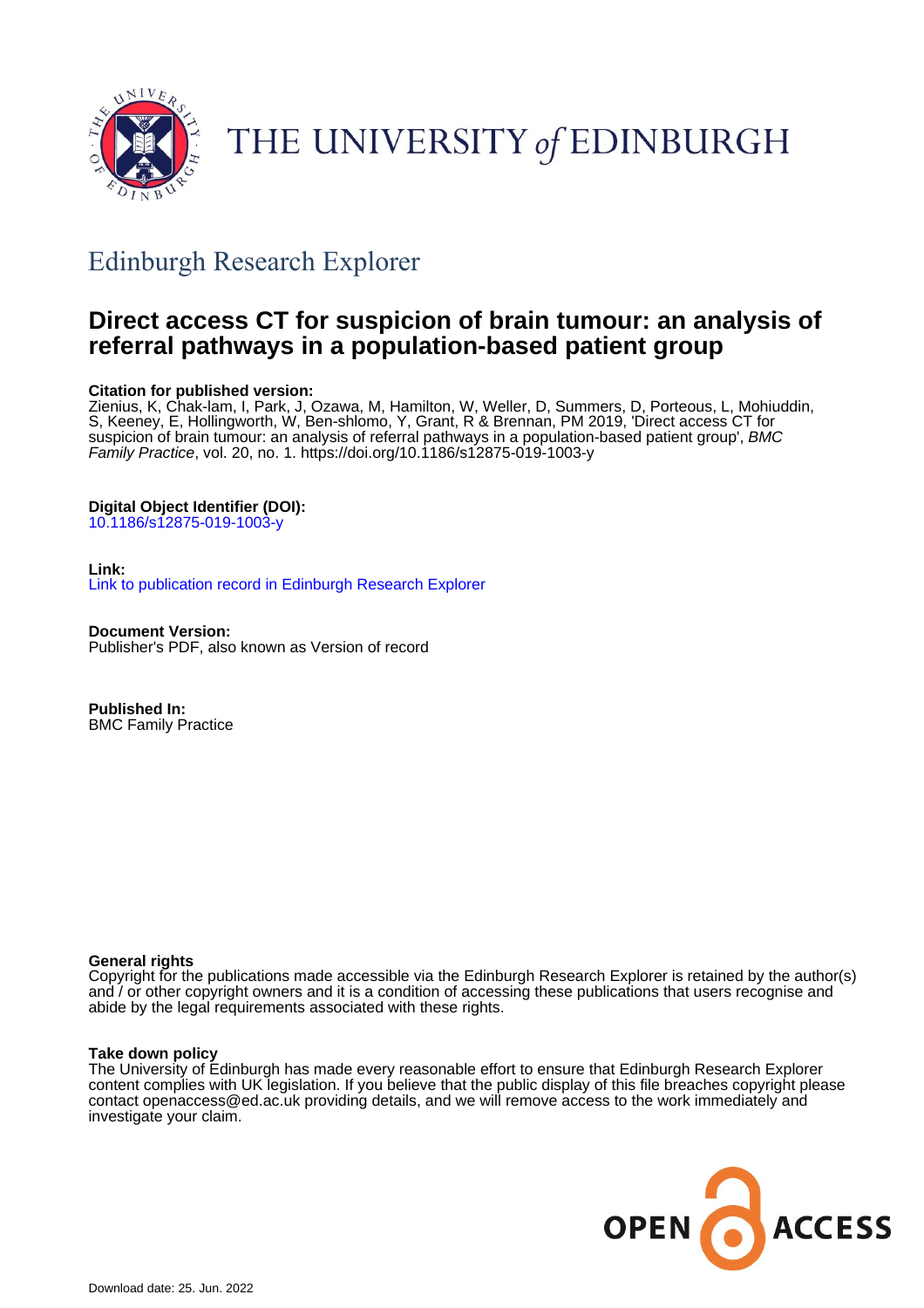### **RESEARCH ARTICLE Example 2018 12:30 THE Open Access**

# Direct access CT for suspicion of brain tumour: an analysis of referral pathways in a population-based patient group

K. Zienius<sup>1</sup>, Ip Chak-Lam<sup>2</sup>, J. Park<sup>2</sup>, M. Ozawa<sup>3</sup>, W. Hamilton<sup>4</sup>, D. Weller<sup>5</sup>, D. Summers<sup>6</sup>, L. Porteous<sup>7</sup>, S. Mohiuddin<sup>3</sup> , E. Keeney<sup>3</sup>, W. Hollingworth<sup>3</sup>, Y. Ben-Shlomo<sup>3</sup>, R. Grant<sup>8</sup> and P. M. Brennan<sup>1,8\*</sup>

#### Abstract

Background: Brain tumour patients see their primary care doctor on average three or more times before diagnosis, so there may be an opportunity to identify 'at risk' patients earlier. Suspecting a brain tumour diagnosis is difficult because brain tumour-related symptoms are typically non-specific.

Methods: We explored the predictive value of referral guidelines (Kernick and NICE 2005) for brain imaging where a tumour is suspected, in a population-based patient group referred for direct access CT of the head. A consensus panel reviewed whether non-tumour findings were clinically important or whether further investigation was necessary.

Results: Over a 5-year period, 3257 head scans were performed; 318 scans were excluded according to pre-specified criteria. 53 patients (1.8%) were reported to have intracranial tumours, of which 42 were significant (diagnostic yield of 1.43%). There were no false negative CT scans for tumour. With symptom-based referral guidelines primary care doctors can identify patients with a 3% positive predictive value (PPV). 559 patients had non-tumour findings, 31% of which were deemed clinically significant. In 34% of these 559 patients, referral for further imaging and/or specialist assessment from primary care was still thought warranted.

Conclusion: Existing referral guidelines are insufficient to stratify patients adequately based on their symptoms, according to the likelihood that a tumour will be found on brain imaging. Identification of non-tumour findings may be significant for patients and earlier specialist input into interpretation of these images may be beneficial. Improving guidelines to better identify patients at risk of a brain tumour should be a priority, to improve speed of diagnosis, and reduce unnecessary imaging and costs. Future guidelines may incorporate groups of symptoms, clinical signs and tests to improve the predictive value.

Keywords: Brain tumor, Brain cancer, Early diagnosis of cancer, Primary health care, General practice, CT scan

#### Background

People with a brain tumour see their primary care doctor on average 3 or more times before diagnosis [\[15](#page-10-0)], so there may be an opportunity to identify 'at risk' patients earlier. Patients with alarming 'high-risk' symptoms such as focal neurological deficit caused by a brain tumour are usually diagnosed quickly, either through an emergency department or via urgent referral to a

\* Correspondence: [paul.brennan@ed.ac.uk](mailto:paul.brennan@ed.ac.uk) <sup>1</sup>

8 Department of Clinical Neurosciences, NHS Lothian, Western General Hospital, Edinburgh, UK

Full list of author information is available at the end of the article

specialist clinic (e.g. TIA/stroke clinic). By contrast, patients with more common and lower-risk symptoms (such as headache, cognitive or personality changes, or a combination of these) are most diagnostically challenging and may experience their symptoms for several weeks before specialist referral [\[21](#page-10-0)]. The rarity of this diagnosis means possible cases will usually have another less serious cause.

In the UK, only 1% of adult brain tumours are diagnosed through a "suspicion of cancer" secondary care pathway requiring patients to be seen within 2 weeks of referral [[7\]](#page-9-0). This is one of the lowest of all cancers and is not improving. More adult brain tumours

© The Author(s). 2019 **Open Access** This article is distributed under the terms of the Creative Commons Attribution 4.0 International License [\(http://creativecommons.org/licenses/by/4.0/](http://creativecommons.org/licenses/by/4.0/)), which permits unrestricted use, distribution, and reproduction in any medium, provided you give appropriate credit to the original author(s) and the source, provide a link to the Creative Commons license, and indicate if changes were made. The Creative Commons Public Domain Dedication waiver [\(http://creativecommons.org/publicdomain/zero/1.0/](http://creativecommons.org/publicdomain/zero/1.0/)) applies to the data made available in this article, unless otherwise stated.





## **BMC Family Practice**

<sup>&</sup>lt;sup>1</sup>Translational Neurosurgery, Centre for Clinical Brain Sciences, University of Edinburgh, Edinburgh, UK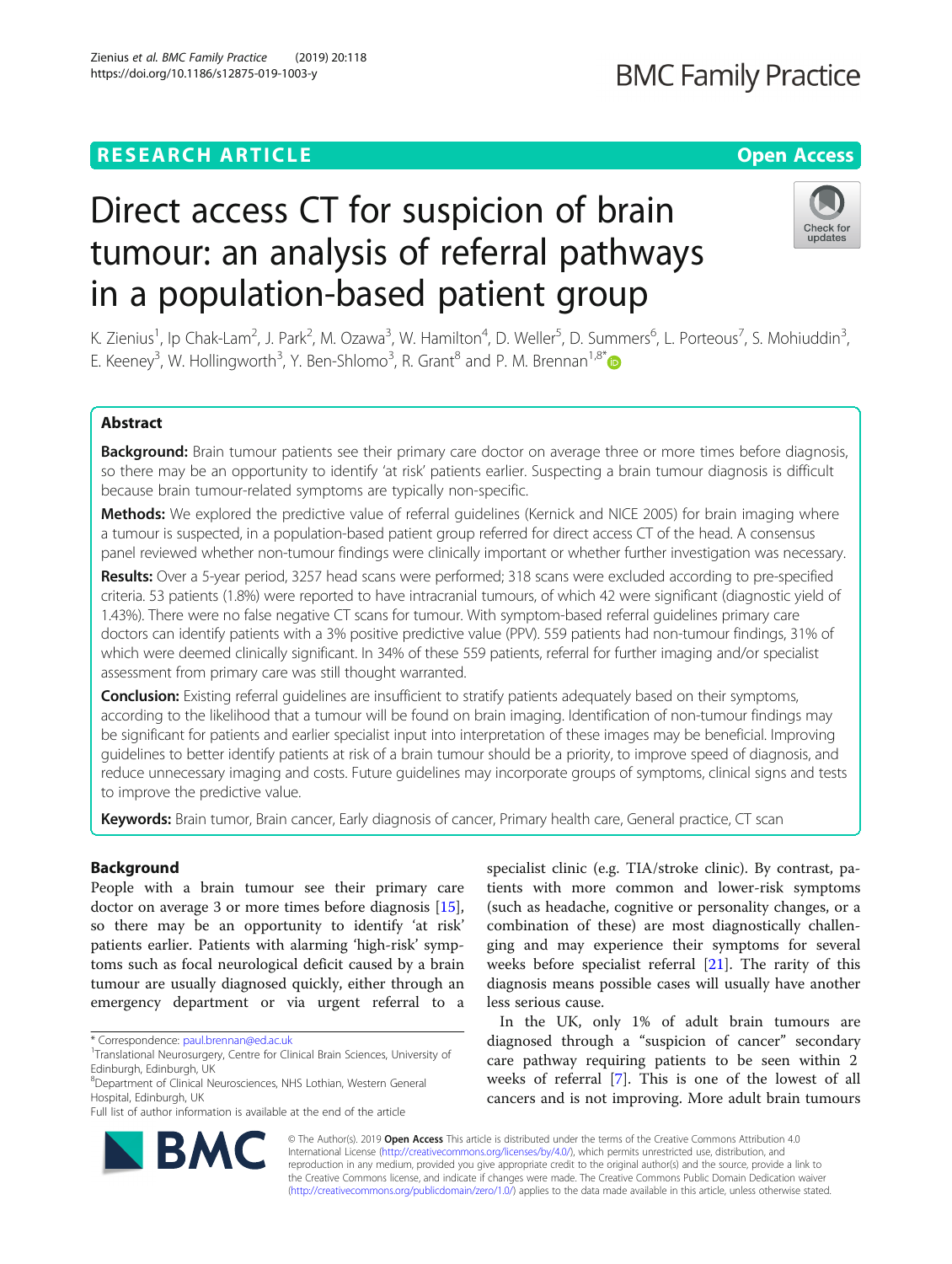(35%) are diagnosed through routine secondary care outpatient referral pathways [\[7\]](#page-9-0). In all likelihood the symptoms in the majority of these brain tumour patients were insufficient to prompt an urgent cancer referral request.

Guidelines exist to support primary care doctors in identification of patients at risk of having a brain tumour to guide who should be prioritised for urgent brain imaging. Kernick and colleagues' symptom-based guidelines [\[12\]](#page-10-0) utilise a flag (red/orange/yellow) system that reflects three levels of risk for brain tumour, with emphasis on headache presentations. The National Institute of Health and Care Excellence, (NICE), also developed referral guidelines for adults with suspected CNS cancer. The 2005 [[19\]](#page-10-0) guidance was based on groups of symptoms that should precipitate urgent specialist outpatient assessment, typically within 2 weeks. In 2015 [\[20](#page-10-0)] the guidelines were simplified to recommend direct access MRI scan within 2 weeks in adults with progressive, subacute loss of central neurological function. The 2015 guideline did not provide guidance for patients with other (e.g. cognition, headache) symptoms.

Our objective was to explore the predictive value of the Kernick and NICE 2005 referral guidelines. To do this we investigated the predictive ability of these current referral guidelines to identify patients with a brain tumour when applied to a population-based patient group referred for direct access CT of the head from primary care. We wanted to determine if there was scope for current referral guidelines to be optimised to improve identification of patients in primary care most likely to have a brain tumour based on their symptoms, in order to expedite urgent brain imaging.

#### Methods

The Lothian region of South East Scotland serves a population of 840,000. Since 1999 primary care doctors in Lothian have had direct access to outpatient computed tomography (CT) brain imaging via a single referral pathway, for the exclusion of significant intracranial pathology. This is a group of patients whom the referring primary care doctor did not consider needed urgent brain imaging.

We identified patients aged 16 years or older referred for direct access CT (DACT) between 31 March 2010 and 1 April 2015 from a local electronic database (Fig. [1](#page-3-0)). All information provided by primary care doctors on the DACT referral was extracted verbatim; the referral is non-structured and there is no minimum dataset. We excluded patients referred for scanning after head trauma to rule out haematoma, those patients with known brain tumour receiving surveillance scans, and where there was no clinical information on the referral form or other electronic sources. All CT head scans were performed in the neuroradiological department at the Department of Clinical Neurosciences, Western General Hospital, Edinburgh, Scotland and reported by a Consultant Neuro-radiologist.

The Kernick referral criteria (Table [1](#page-4-0)) present 3 symptom groups, where red flag symptoms indicate the probability of an underlying tumour is  $\geq 1\%$ , orange flag symptoms that the probability is between 0.1 and 1%, and yellow flag symptoms indicate a probability of less than 0.1%, but above the population rate of 0.01%. The 2005 NICE referral guidelines included details of symptoms that should prompt urgent referral, consideration of urgent referral, or non-urgent referral (Table [2\)](#page-5-0). In these guidelines we anticipated that 'headache of raised intracranial pressure' from the "refer urgently" category may not be associated with an equivalent risk of a brain tumour to 'symptoms related to the CNS' and, therefore, we subdivided these into separate categories (Table [2](#page-5-0)). This allowed a more accurate comparison of symptom complexes at risk for brain tumour.

Presenting symptoms indicated by the primary care referral were individually recorded and assigned to one of these symptom categories in both the NICE and Kernick referral guidelines independently by a junior doctor and a senior medical student (KZ and CI). A Lothian DACT referral is an open text referral through an electronic platform. The referring primary care doctor can write as little or as much information as they feel is necessary. If a symptom appeared in more than one category of the referral guidelines, and the information provided about the presenting symptom was inadequate to assess its severity or characteristics, it was ascribed to the lowest possible category of urgency in the referral guidelines. For example, in the case of 'headache' symptom with no qualifying information, the symptom would be recorded as the non-urgent category in the NICE referral guidelines.

If there was disagreement as to which referral guideline category the presenting symptom should be ascribed to, one of the other authors (PB), a consultant neurosurgeon, made the final judgement. The radiological interval was determined as the time from the date of referral for DACT to the date of brain imaging.

Radiology reports for each patient were categorised by KZ into one of three groups according to the findings reported by the consultant radiologist: 1) abnormal significant - intracranial tumour 2) abnormal significant - non-tumour and 3) normal/non-significant incidental finding. All scan reports where the imaging was not reported as 'normal' were reviewed by a consultant neurosurgeon, (PB), to assess whether the abnormality identified was likely to be significant in the context of the referral history. This assessment was based on the likely diagnosis (e.g. tumour), the size and location of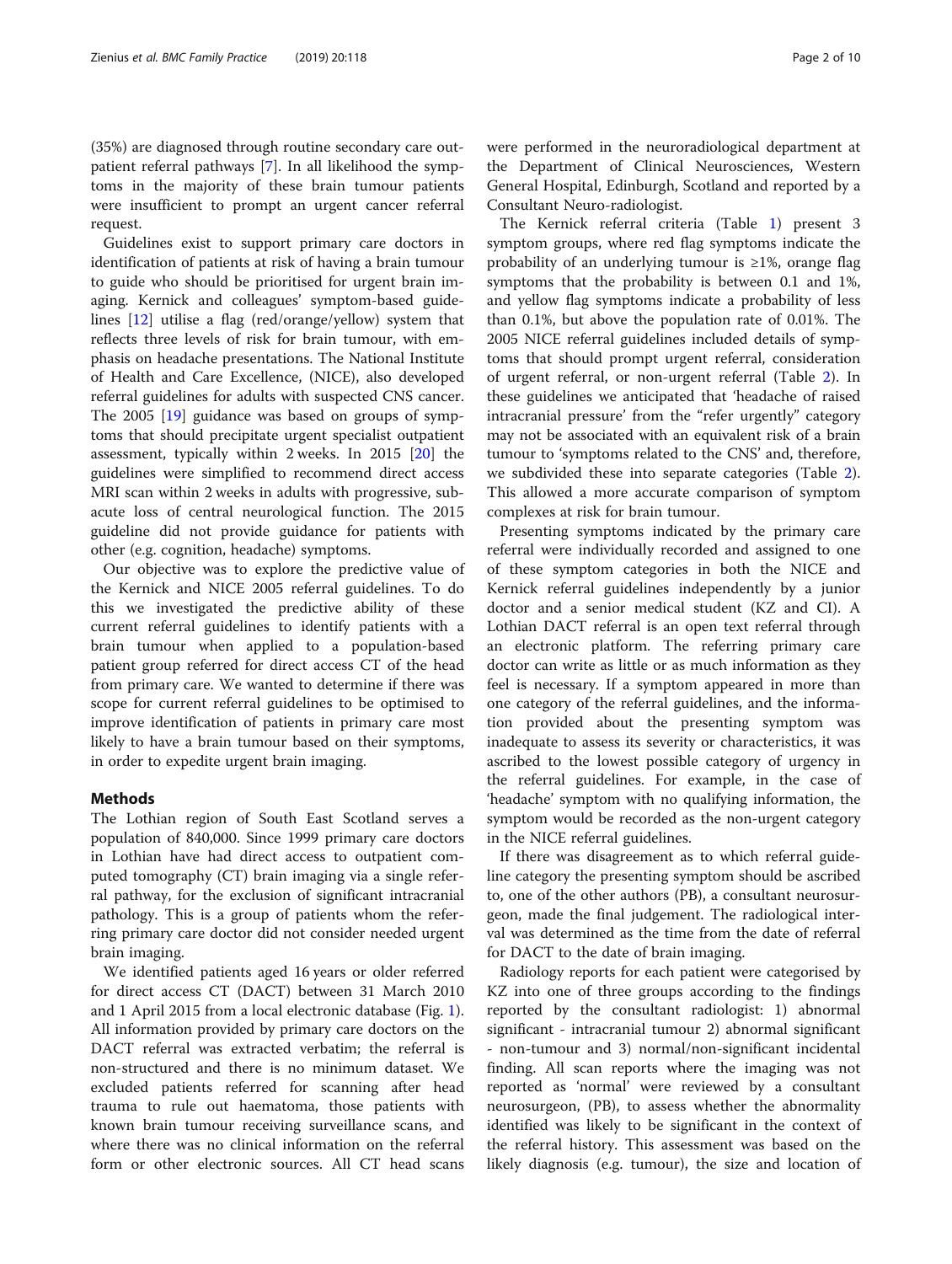<span id="page-3-0"></span>

the abnormality, and/or whether the abnormality was thought likely to be responsible for the presenting symptoms, considering any opinion reported by the consultant neuroradiologist. Where necessary, the images were reviewed. Findings were considered 'significant' if clinical details correlated with imaging findings, or if the imaging findings alone were suggestive of requiring further investigations irrespective of the symptoms. Findings were considered 'non-significant' if they were reported as within normal limits for age (e.g. some degree of atrophy or small vessel disease) or were not related to the presenting symptom(s) recorded on the referral.

For all patients where a tumour was not diagnosed on imaging, we determined whether within the duration of the study there was evidence of a tumour diagnosis. We did this by examining all neuro-oncology multidisciplinary meeting (MDM) minutes for the same 5-year timeperiod at Edinburgh Centre for Neuro-Oncology (ECNO), and any subsequent imaging reports on the patient's electronic health record, for a minimum of three years.

Confirmation of CNS tumour diagnosis was based on histopathology for all significant tumours.

We assessed how the imaging report might have influenced the referring primary care doctor. Three practising primary care doctors, (WHa, based in England, LP and DW based in Scotland) reviewed 'abnormal' imaging reports alongside the accompanying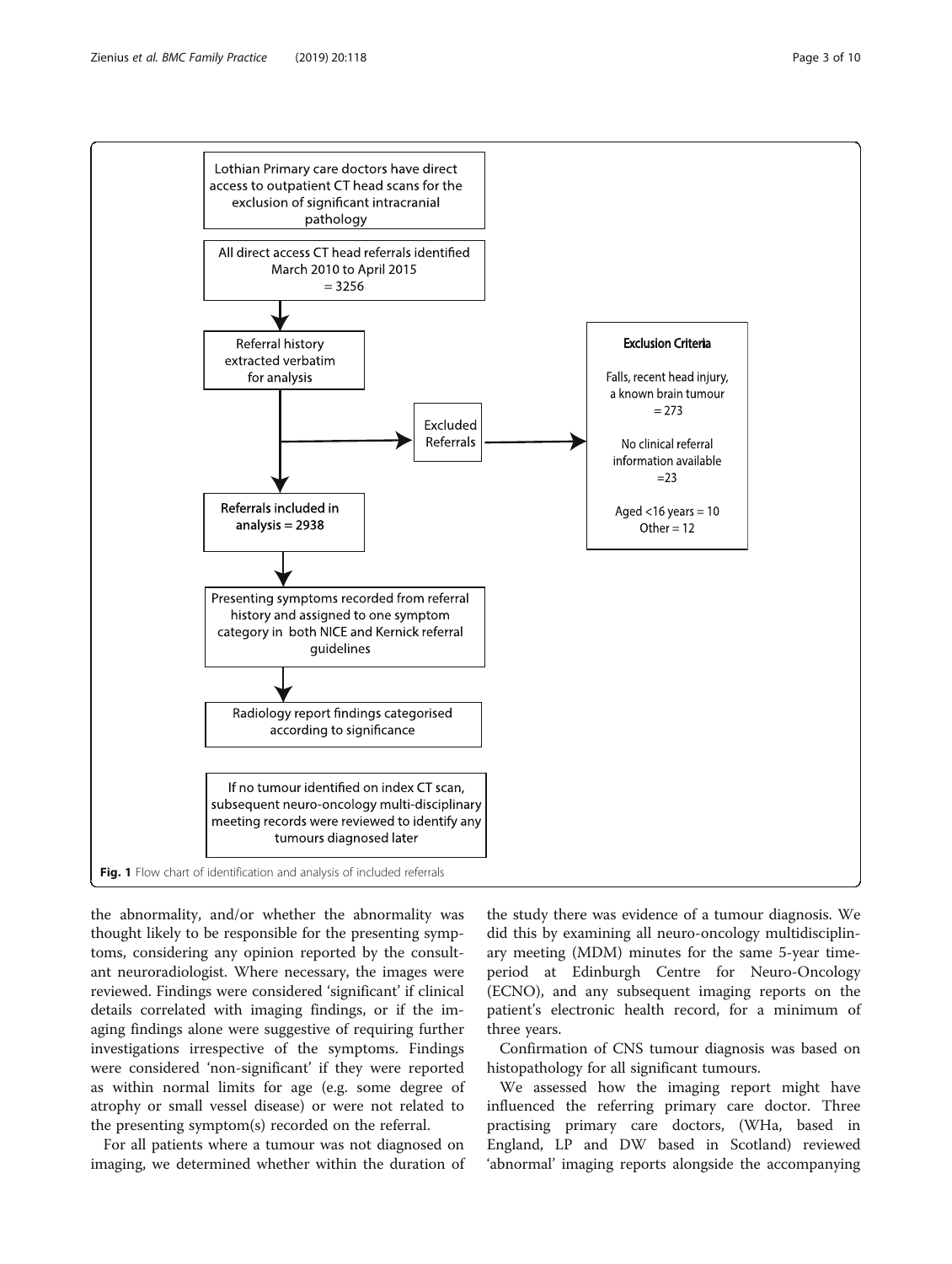- <span id="page-4-0"></span>Red flag symptoms
- Papilloedema
- significant alterations in consciousness, memory, confusion, or coordination
- · new epileptic seizure
- new onset cluster headache
- headache with a history of cancer elsewhere particularly breast and lung
- headache with abnormal findings on neurological examination or other neurological symptoms

Orange flag symptoms

- new headache where a diagnostic pattern has not emerged after 8 weeks from presentation
- headache aggravated with exertion or Valsalva-like manoeuvre
- headache associated with vomiting
- headache that has been present for some time but have changed significantly, particularly a rapid increase in frequency
- new headache in patient over 50 years
- . headache that wake the patient from sleep
- confusion

Yellow flag symptoms

- diagnosis of migraine or tension-type headache
- weakness or motor loss
- memory loss
- personality change

referral text and determined a potential action plan for follow-up according to the classification system in Table [3.](#page-5-0) We examined the management plans according to whether the symptom met the NICE 2005 guidelines for urgent or non-urgent referral.

#### Statistical methods

To examine the diagnostic performance of the imaging/ referral guidelines we calculated the diagnostic odds ratios using a logistic regression model for the presence of CNS tumour. Gender and age were considered as confounding variables and were adjusted for in the logistic regression model. Correlation between NICE 2005 and Kernick's referral guideline symptom categories was analysed using the weighted kappa statistic. A frequency table was created of the 'abnormal' findings reported, and of the action plan determined by the primary care doctor. The level of statistical significance was set at  $p < 0.05$ . The data were analysed using Stata/MP 14.2.

#### Results

Over a 5-year period, 3256 head scans were performed. After excluding 318 scans according to pre-specified criteria (see Fig. [1](#page-3-0) flowchart), 2938 records were reviewed. The mean age was  $55.6$  years (SD = 18.56) and there were more females (1748, 60%); Table [4](#page-5-0).

Assessors agreed as to categorisation of the presenting symptom in 97% of referrals. From 2938 scans, 53 patients (1.8%) had intracranial tumours reported, of which 42 were significant (diagnostic yield of 1.43%). Eleven tumours were thought to be incidental, unrelated to symptom(s) precipitating referral, and likely to be benign meningiomas based on the radiological appearance. None of these patients proceeded to surgery within the time course of the study. No patient without intracranial tumour on the DACT imaging report was subsequently identified to have a tumour on imaging within the study.

Of the significant tumours, 17/42 (40%) patients had metastases, 8/42 (19%) pituitary tumours, 7/42 (17%) meningiomas, 5/42 (12%) glioblastoma multiforme (GBM), 4/42 (10%) non-GBM glioma, and 1/42 (2%) a CNS lymphoma.

Brain tumours occurred in each of the Kernick categories with the expected frequencies: red flag 3.7% (expected  $> 1\%$ ), orange flag 0.7% (expected 0.1 to 1%) and yellow flag  $0.09\%$  (expected  $0.01$  to  $< 0.1\%$ ) (Table [5](#page-6-0)). Kernick's red-flag group was the only one with a significantly increased risk of brain tumour (OR 5.73, 95% CI 2.21–14.84) (Table [5](#page-6-0)). Using the NICE 2005 referral guidelines, 'symptoms related to CNS' had significantly elevated odds ratio for presence of a brain tumour (OR 5.21, 95% CI 1.81–14.92) compared to the symptoms recommended for non-urgent referral (Table [6\)](#page-6-0).

If the tumours we deemed incidental were instead included in the analysis, the OR for red flag symptoms reduced to 3.86 (1.78–8.38) and for orange symptoms increased to 1.46 (0.56–3.85). For the NICE 2005 categories, the odds ratios changed to 3.59 (1.5–8.7), 1.9 (0.63–5.69), and 0.54 (0.13–2.2) for CNS, raised ICP and subacute groups, respectively.

#### Frequency of non-tumour radiological diagnosis

Five hundred fifty-nine (19.2%) scans reported a nontumour finding (Table [7](#page-7-0)). 177 (31.7%) of these findings were considered significant based on patient symptoms and radiological opinion. Cerebral atrophy (45.8%), vascular abnormalities (27.1%) and sinus disease (13.6%) were the most common significant findings.

We examined how well the Kernick and NICE 2005 referral guidelines performed at identifying all significant abnormalities, including brain tumours. The odds ratio for red flag symptoms was 0.7 (0.5–0.9) and for orange symptoms 0.38 (0.25–0.58). For the NICE 2005 categories, the odds ratios changed to 2.4 (1.5– 3.9), 1.57 (0.85–2.9), and 4.76 (2.88–7.87) for CNS, raised ICP and subacute groups, respectively. This indicates a worse performance for all categories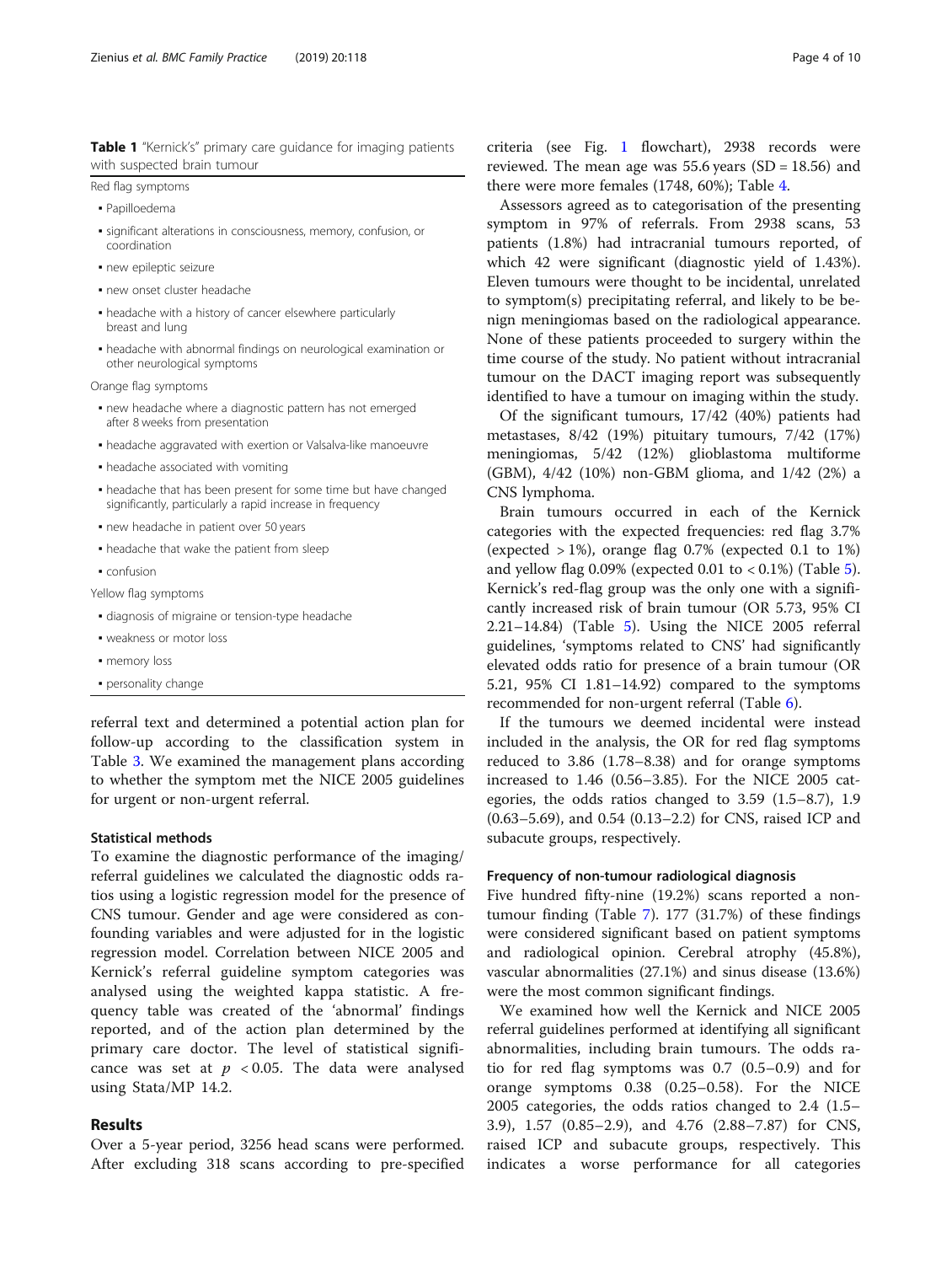#### <span id="page-5-0"></span>Table 2 NICE 2005 guidelines on specialist referral

| Refer urgently               | Symptoms related to the CNS, including                                                                                                                             |
|------------------------------|--------------------------------------------------------------------------------------------------------------------------------------------------------------------|
|                              | · progressive neurological deficit                                                                                                                                 |
|                              | • new-onset/suspected recent onset seizures                                                                                                                        |
|                              | • headaches                                                                                                                                                        |
|                              | · mental changes                                                                                                                                                   |
|                              | · cranial nerve palsy                                                                                                                                              |
|                              | · unilateral sensorineural deafness                                                                                                                                |
|                              | in whom a brain tumour is suspected                                                                                                                                |
|                              | Headache of recent onset accompanied by features suggestive of raised intracranial pressure, for example:                                                          |
|                              | • vomiting                                                                                                                                                         |
|                              | · drowsiness                                                                                                                                                       |
|                              | · posture-related headache                                                                                                                                         |
|                              | · pulse-synchronous tinnitus                                                                                                                                       |
|                              | • or by other focal or non-focal neurological symptoms, for example blackout, change in personality or memory                                                      |
|                              | • a new, qualitatively different, unexplained headache that becomes progressively severe                                                                           |
| Consider urgent referral     | Patients with rapid progression of:                                                                                                                                |
|                              | · sub-acute focal neurological deficit                                                                                                                             |
|                              | • unexplained cognitive impairment, behavioural disturbance or slowness, or a combination of these                                                                 |
|                              | · personality changes confirmed by a witness and for which there is no reasonable explanation even in<br>the absence of other symptoms and signs of a brain tumour |
| Consider non-urgent referral | Patients with:                                                                                                                                                     |
|                              | • unexplained headaches of recent onset: either present for at least 1 month, or not accompanied by<br>features suggestive of raised ICP                           |

except for subacute symptoms in the NICE referral guidelines, when compared with the performance for identifying only brain tumours.

#### Management of radiological findings in primary care

We determined possible management of the 559 patients with non-tumour findings in primary care from the available referral history and CT brain imaging findings (Table [8\)](#page-7-0).

18.6% of imaging abnormalities were determined to require no further follow-up but did explain the patient's presenting symptom. 38.4% of radiologically reported

Table 3 Potential action plan suggested by GPs based on direct access head imaging

|  |  |  | Normal - does NOT explain the presenting symptom(s) |  |
|--|--|--|-----------------------------------------------------|--|
|  |  |  |                                                     |  |

- 2 Abnormal, but not requiring further investigation explains the presenting symptom(s) and can be managed in primary care
- 3 Abnormal, but not requiring further investigation does NOT explain the presenting complaint, but can be managed in primary care
- 4 Abnormal, requiring further investigation (such as follow up scans or referral), but NO suspicion of tumour
- 5 Tumour suspected, requiring referral/follow-up

|  |  |  | <b>Table 4</b> Baseline demographics for patients investigated with |  |
|--|--|--|---------------------------------------------------------------------|--|
|  |  |  | direct access CT head imaging over 5-year period ( $N = 2938$ )     |  |

| Patient variable             |                                                              | Significant Brain tumour |
|------------------------------|--------------------------------------------------------------|--------------------------|
|                              | All                                                          | Present $(n = 42)$       |
| Gender                       |                                                              |                          |
| Female, N (%)                | 1748 (60)                                                    | 23(55)                   |
| Age (years)                  |                                                              |                          |
| Mean, SD                     | 55.6 (18.56)                                                 | 60.2 (14.38)             |
| Age group in years, N (%)    |                                                              |                          |
| $16 - 29$                    | 335 (11.4)                                                   | 1(2.4)                   |
| $30 - 39$                    | 287 (9.8)                                                    | 1(2.4)                   |
| $40 - 49$                    | 436 (14.8)                                                   | 9(21.4)                  |
| $50 - 59$                    | 547 (18.6)                                                   | 6(14.3)                  |
| $60 - 69$                    | 567 (19.3)                                                   | 15 (35.7)                |
| $70 - 79$                    | 464 (15.8)                                                   | 7(16.6)                  |
| $80+$                        | 302 (10.3)                                                   | 3(7.1)                   |
| Radiological interval (days) |                                                              |                          |
|                              | Mean [95% CI] 17.3 [16.9,17.6]                               | 14.6 [12.4,16.7]*        |
|                              | *statistically significant difference $(t$ -test) $n - 0.05$ |                          |

 $^*$ statistically significant difference (t-test),  $\rho$  = 0.05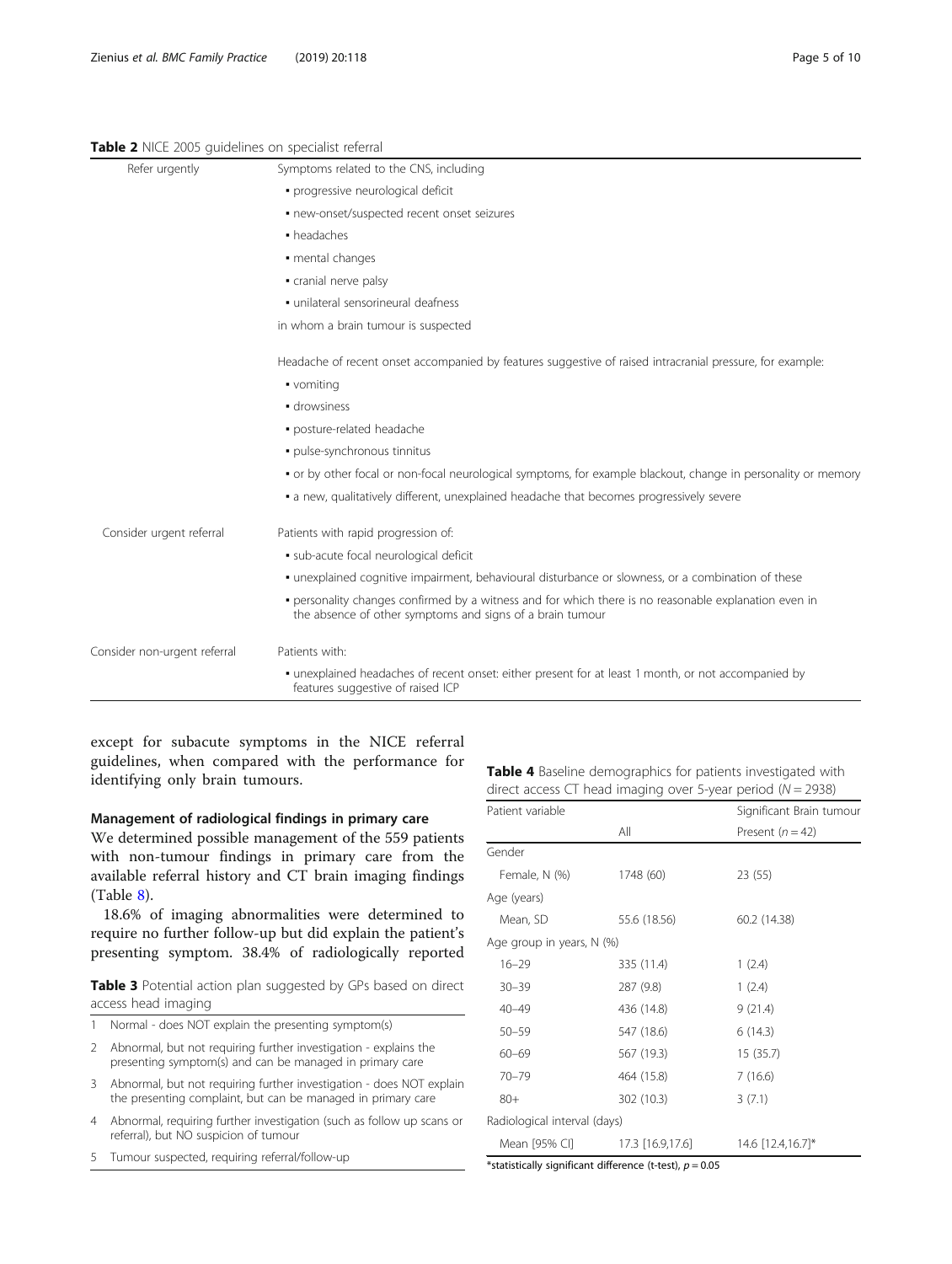|                      | Total | Brain tumour |    |         |      |            |                |     |
|----------------------|-------|--------------|----|---------|------|------------|----------------|-----|
|                      |       | Absent       |    | Present |      |            |                |     |
|                      |       | Frea         | %  | Frea    | $\%$ | Odds ratio | 95% CI         | PPV |
| Red flag symptoms    | 141   | 1109         | 92 | 32      | 3.7  | 5.73       | $2.21 - 14.84$ | 2.8 |
| Orange flag symptoms | 728   | 723          | 99 |         | 0.7  | 1.34       | $0.38 - 4.68$  | 0.7 |
| Yellow flag symptoms | 1069  | 1064         | 99 |         | 0.09 | reference  |                | 0.5 |

<span id="page-6-0"></span>Table 5 Frequency of tumours from direct access CT grouped based on Kernick referral criteria. Odds ratio with 95% CI for each flag symptom, for the presence of a brain tumour

Adjusted for age and sex. An odds ratio of 1.0 indicates the odds of exposure among case-patients are the same as, or similar to, the odds of exposure among controls

abnormalities did not explain the patient's presenting symptoms, but care could be managed in primary care. 34.2% of patients required referral for further imaging or specialist assessment. 38.7% of referrals with an imaging abnormality that met the NICE 2005 'non-urgent classification' would still have been referred for further imaging or specialist opinion.

We performed a cross tabulation to compare the three principal categories of NICE and Kernick referral guidelines based on recommended speed of referral (Table [9](#page-8-0)). Whilst 100% of Kernick red flag cases were also classified as refer urgently according to the NICE 2005 guidance, there was overall quite a lot of disagreement and the weighted kappa showed only modest agreement beyond chance (0.33). This highlights that the different referral guidelines are making different management recommendations for any given symptom.

#### **Discussion**

#### Summary

Our study is the first to examine the diagnostic utility of both the NICE  $2005^{19}$  and Kernick [\[12](#page-10-0)] guidelines in a population-based patient group and to consider the relevance of significant non-tumour pathology.

The availability of direct primary care access to brain imaging (DACT) varies across the UK. In areas where it is available the Kernick and NICE guidelines may be used to inform referral decisions. Broadly, based on symptoms (red flags or NICE 2005 'symptoms related to the CNS') primary care doctors can identify patients

who have a brain tumour with a 3% PPV. Nearly 80% of patients whose CT revealed a brain tumour had 'symptoms related to the CNS' on NICE 2005 or Kernick's red-flag symptoms. Overall, the Kernick system performed as predicted [[12\]](#page-10-0).

Nineteen percent of scans reported non-tumour findings, 18.6% of these non-tumour findings were thought by primary care doctors to explain the patient's symptoms. One third of patients with a non-tumour abnormal finding were judged to require onward specialist referral. Access to DACT will influence management of more patients who do not have brain tumours than those that do. Most significant non-tumour findings fall into Kernick's yellow flag group, and into the sub-acute focal deficits of NICE, so DACT should not be restricted to the 'refer urgently' and red-flag symptom categories. Further, whether patients with lower prevalence symptoms (e.g. yellow and orange flags) might also benefit through faster ruling in or out of cancer and the diagnosis of other pathology, and whether this is justified by the cost and potential harm (radiation and over diagnosis) of CT, requires further study.

Whilst existing referral guidelines may meet their intended threshold of specificity, these guidelines are insufficient to adequately stratify patients. Moreover, the different referral guidelines make different management recommendations in terms of urgency for some symptoms. For example, all of the Kernick red flags are also in NICE refer urgently, but 30% of NICE refer urgently are either in Orange and even a few in Yellow flags.

Table 6 Frequency of referrals for direct access CT grouped based on clinical criteria from NICE 2005 guidelines. Odds ratio with 95%CI/PPV for each criteria of NICE 2005 guidelines for the presence of a brain tumour

|                                                            |       | Brain tumour |    |         |         |            |                |     |
|------------------------------------------------------------|-------|--------------|----|---------|---------|------------|----------------|-----|
|                                                            | Total | Absent       |    | Present |         |            |                |     |
|                                                            |       | Freg         | %  | Frea    | $\%$    | Odds ratio | 95% CI         | PPV |
| Symptoms related to the CNS                                | 1150  | 1117         | 97 | 33      | 3.0     | 5.21       | $1.81 - 14.92$ | 2.9 |
| Headache & features of raised ICP                          | 473   | 469          | 99 | 4       |         | 1.65       | $0.41 - 6.67$  | 0.8 |
| Sub-acute deficits focal/personality/cognitive/behavioural | 525   | 524          | 99 |         | $\lt$ 1 | 0.31       | $0.03 - 2.79$  | 0.2 |
| Simple headache                                            | 790   | 786          | 99 | 4       |         | reference  |                | 0.5 |

Adjusted for age and sex. An odds ratio of 1.0 indicates the odds of exposure among case-patients are the same as, or similar to, the odds of exposure among controls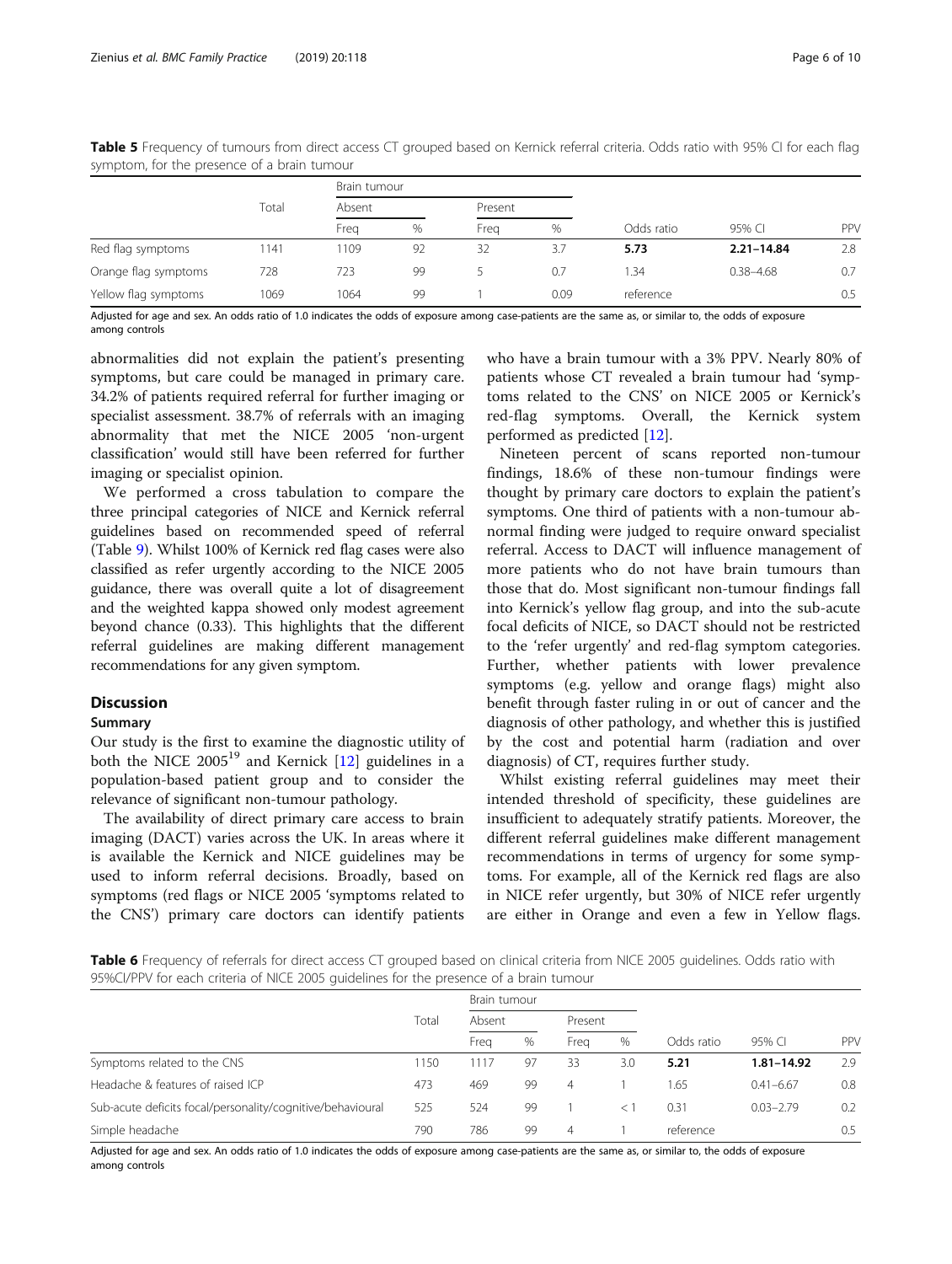<span id="page-7-0"></span>Table 7 Frequency of non-tumour findings on direct access CT imaging

| Abnormality                                            | Frequency |                 |  |
|--------------------------------------------------------|-----------|-----------------|--|
|                                                        | Total     | Significant (%) |  |
| Cerebral atrophy                                       | 206       | 81 (39.3)       |  |
| Vascular                                               | 195       | 48 (24.6)       |  |
| Sinus disease                                          | 58        | 24 (48.0)       |  |
| Arnold Chiari malformation type<br>1/tonsillar ectopia | 27        | 9(33.3)         |  |
| Benign cystic lesion                                   | 20        | 2(10.0)         |  |
| Ventricular abnormality                                | 11        | 8(72.7)         |  |
| <b>FNT</b> tumour                                      | 4         | 1(25.0)         |  |
| Other                                                  | 38        | 4(10.5)         |  |
| Total                                                  | 559       | 177(31.1)       |  |

These referral guidelines are recommending quite different decisions for some patients, reflecting the evidence that any individual patient symptom is poorly predictive of a brain tumour  $[21]$  $[21]$ . This is important, because inefficient guidelines crowd the referral system, adding to delay in diagnosis for those patients who do have a brain tumour. Whether more liberal DACT criteria is a good use of NHS money requires further research.

#### Strengths and limitations

This is the largest reported population-based study of primary care imaging referrals for suspected intracranial abnormality. Grouping was performed by two authors, and a third where necessary, to increase accuracy. All scans were performed at a single clinical neuro-sciences centre and were reported by a consultant neuro-radiologist. As this was part of a retrospective study it allowed sufficient follow-up to record false negatives for a brain tumour with respect to the initial diagnostic CT scan; we did not identify any. A strength is that we examined scan utility in patients with non-tumour pathology, based on a consensus opinion. Despite the large number of referrals that yield of brain tumour cases was not large, hence we have imprecise estimates for our odds ratios.

Many patients with sudden onset symptoms that precipitate immediate hospital assessment at an emergency department will also fall into the Kernick red flag category. Our approach therefore underestimates the predictive ability of the Kernick system in the whole brain tumour population, although our data does reflect the situation in primary care when uncertainty about a brain tumour diagnosis exists.

|                                                                  | Normal - does<br>NOT explain<br>the presenting<br>symptom(s) | Abnormal, but not requiring<br>further investigation - explains<br>the presenting symptom(s) and<br>can be managed in primary care | Abnormal, but not requiring further<br>investigation - does NOT explain<br>the presenting complaint, but can<br>be managed in primary care | Abnormal, requiring further<br>investigation (such as follow<br>up scans or referral), but NO<br>suspicion of tumour | Tumour<br>suspected,<br>requiring<br>referral/<br>follow-up |
|------------------------------------------------------------------|--------------------------------------------------------------|------------------------------------------------------------------------------------------------------------------------------------|--------------------------------------------------------------------------------------------------------------------------------------------|----------------------------------------------------------------------------------------------------------------------|-------------------------------------------------------------|
| Cerebral<br>atrophy                                              | 12(5.8)                                                      | 53 (25.7)                                                                                                                          | 76 (36.9)                                                                                                                                  | 65 (31.6)                                                                                                            | $\overline{0}$                                              |
| Ventricular<br>abnormality                                       | 1(9.8)                                                       | 1(9.8)                                                                                                                             | 5(45.5)                                                                                                                                    | 4(36.4)                                                                                                              | $\circ$                                                     |
| Benign cystic<br>lesion                                          | $\overline{0}$                                               | 2(10)                                                                                                                              | 6(30)                                                                                                                                      | 12 (60)                                                                                                              | 0                                                           |
| Sinus disease                                                    | 7(12.1)                                                      | 9(15.5)                                                                                                                            | 23 (39.7)                                                                                                                                  | 19 (32.8)                                                                                                            | $\mathbf{0}$                                                |
| Arnold Chiari<br>malformation<br>type 1/<br>tonsillar<br>ectopia | 5(18.5)                                                      | 2(7.4)                                                                                                                             | 12 (44.4)                                                                                                                                  | 8(29.6)                                                                                                              | $\circ$                                                     |
| <b>ENT</b> lesion                                                | $\circ$                                                      | $\overline{0}$                                                                                                                     | 3(75)                                                                                                                                      | 1(25)                                                                                                                | 0                                                           |
| Vascular                                                         | 12(6.2)                                                      | 37 (19)                                                                                                                            | 74 (37.9)                                                                                                                                  | 72 (36.9)                                                                                                            | $\circ$                                                     |
| Other                                                            | 7(18.4)                                                      | 2(5.3)                                                                                                                             | 15 (39.5)                                                                                                                                  | 14 (36.8)                                                                                                            | 0                                                           |
| Total                                                            | 44 (7.7)                                                     | 106 (18.6)                                                                                                                         | 219 (38.4)                                                                                                                                 | 195 (34.2)                                                                                                           | 6(1.1)                                                      |
| <b>NICE</b><br>category:<br>Urgent<br>referral (N, %)            | 35(6.5)                                                      | 97 (18)                                                                                                                            | 195 (36.2)                                                                                                                                 | 172 (32)                                                                                                             | 39 (7.2)                                                    |
| <b>NICE</b><br>category:<br>Non-Urgent<br>(N, %)                 | 9(12)                                                        | 9(12)                                                                                                                              | 24 (32)                                                                                                                                    | 29 (38.7)                                                                                                            | 4(5.3)                                                      |

Table 8 Frequency table action plan by primary care doctor for reported non-tumour findings from direct access head imaging, N (%)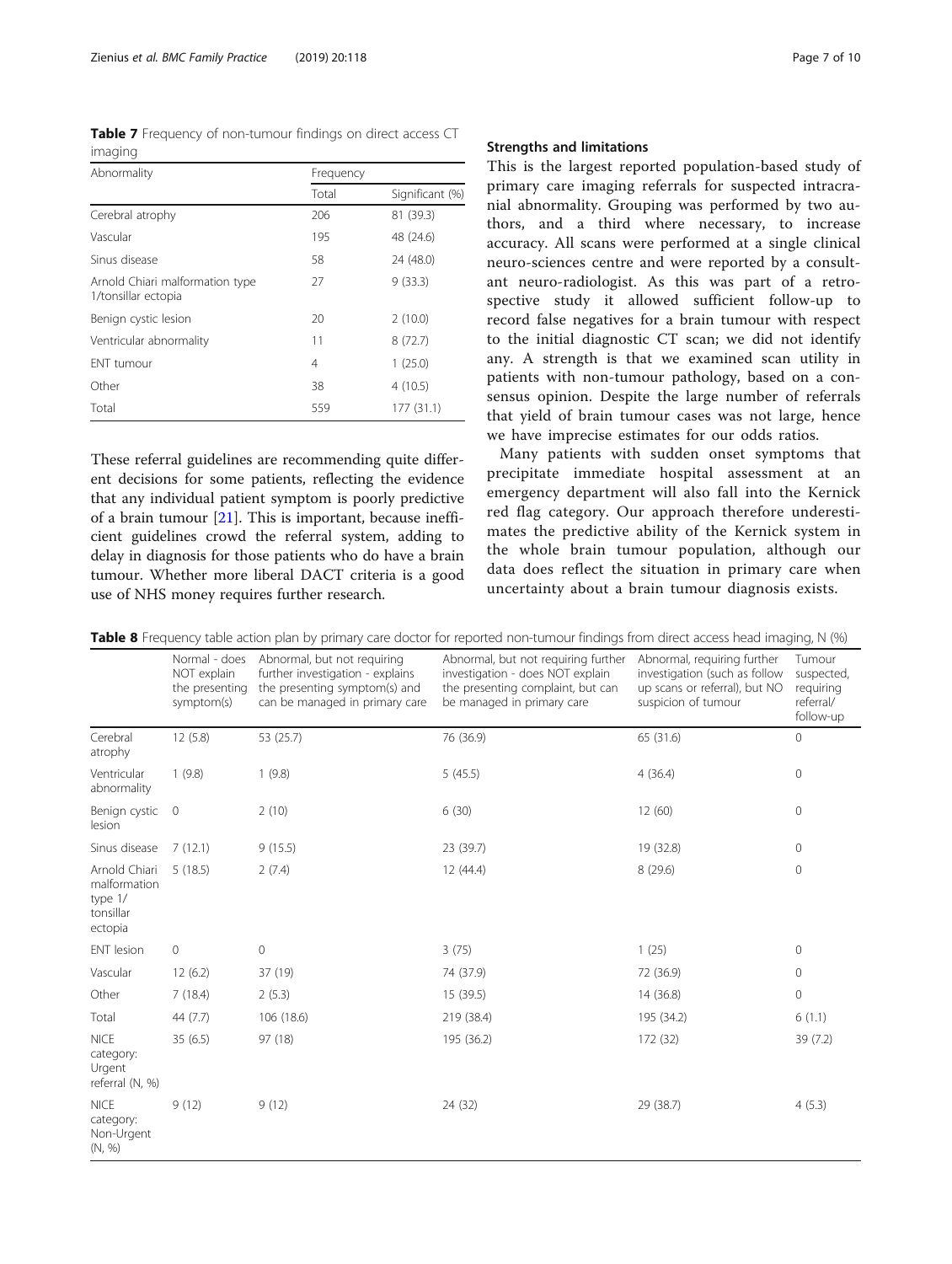<span id="page-8-0"></span>

| Table 9 Cross Tabulation of symptoms within Kernick and NICE 2005 referral quidelines based on recommended speed of referral |  |  |
|------------------------------------------------------------------------------------------------------------------------------|--|--|
|------------------------------------------------------------------------------------------------------------------------------|--|--|

|         |             |                  | NICE 2005 categories |                          |                     |       |
|---------|-------------|------------------|----------------------|--------------------------|---------------------|-------|
|         |             |                  | Refer Urgently       | Consider urgent referral | Non-urgent referral | Total |
| Kernick | Red Flag    | Count            | 1141                 | $\mathbf 0$              | $\circ$             | 1141  |
|         |             | % within Kernick | 100.0                | 0.0                      | 0.0                 | 100.0 |
|         |             | % within NICE    | 70.3                 | 0.0                      | 0.0                 | 38.8  |
|         |             | % of total       | 38.8                 | 0.0                      | 0.0                 | 38.8  |
|         | Orange Flag | Count            | 468                  | $\overline{4}$           | 256                 | 728   |
|         |             | % within Kernick | 64.3                 | 0.5                      | 35.2                | 100.0 |
|         |             | % within NICE    | 28.8                 | 0.8                      | 32.4                | 24.8  |
|         |             | % of total       | 15.9                 | 0.1                      | 8.7                 | 24.8  |
|         | Yellow Flag | Count            | 14                   | 521                      | 534                 | 1069  |
|         |             | % within Kernick | 1.3                  | 48.7                     | 50.0                | 100.0 |
|         |             | % within NICE    | 0.9                  | 99.2                     | 67.6                | 36.4  |
|         |             | % of total       | 0.5                  | 17.7                     | 18.2                | 36.4  |
| Total   |             | Count            | 1623                 | 525                      | 790                 | 2938  |
|         |             | % within Kernick | 55.2                 | 17.9                     | 26.9                | 100.0 |
|         |             | % within NICE    | 100.0                | 100.0                    | 100.0               | 100.0 |
|         |             | % of total       | 55.2                 | 17.9                     | 26.9                | 100.0 |

#### Implications for practice and research

The non-specificity of many symptoms associated with brain tumours makes it difficult to identify patients to prioritise for brain imaging. Our data demonstrates that existing guidelines provide some assistance to the primary care doctor. We utilised the 2005 NICE guidelines because they provided a greater granularity of patient symptoms than 2015 guidelines. Since we demonstrated that only 'symptoms related to CNS' is a useful predictor of whether or not a patient may have a brain tumour, the simplification in 2015 may be justified.

A relatively large proportion of our patients were referred for headache only (26.9%). Certain headache features may raise suspicion of an underlying brain tumour [\[2\]](#page-9-0), but are still not specific [[22\]](#page-10-0). We previously demonstrated that patients with non-specific symptoms such headache, cognitive changes or personality changes are subjected to the longest delay from onset of symptoms to brain tumour diagnosis [[21\]](#page-10-0). Combining these symptoms may help identify patients to prioritise for brain imaging [\[21](#page-10-0)], but this must be balanced against the 'risk' of detecting pathology incidental to the clinical presentation.

In our cohort, there were no false-negative results.

The NICE 2015 guidelines recommend cranial MRI for suspected brain tumour in patients with progressive sub-acute loss of central neurological function (CT only if MRI contra-indicated). The low uptake of imaging for brain tumours in primary care compared to other cancers [[6\]](#page-9-0) may in part reflect variation in access to brain imaging. There are fewer MRI scanners in the UK

than almost any other Western European country [\[16](#page-10-0)]. Our data suggest CT imaging may be adequate as a test in patients deemed at risk of a brain tumour based on headache symptoms. CT is the standard initial imaging modality for patients with acute onset focal stroke-like symptoms [[5\]](#page-9-0) and is not diagnostically inferior in identifying clinically significant pathologies for non-acute headache presentation [\[8](#page-9-0), [11\]](#page-10-0). Cranial CT costs less and is more readily available than MRI. MRI might be reserved for specific patients, such as those with new onset seizures, where a radiologically subtle low-grade tumour is more likely [\[26\]](#page-10-0). Potential risks of ionising radiation are sometimes cited to recommend MRI over CT, although an individual patient's risk is small [\[24](#page-10-0)]. It is projected that 1 in 8100 women aged 40 years will develop cancer from a single head CT  $[24]$ . The risks may be doubled for 20-year-olds [\[24](#page-10-0)] so It may be necessary to prioritise MRI in younger patients.

#### Comparison with other studies

Our diagnostic yield of the referral guidelines for a significant brain tumour was 1.43%, slightly higher than that reported by Benamore [\[3](#page-9-0)] (for any symptom presentation  $-1.28\%$ ) or Simpson [[23\]](#page-10-0) (for symptom of headache only - 0.5%), both with open access CT.

For some patients a negative scan for a brain tumour provides reassurance [[1,](#page-9-0) [10](#page-10-0)]. Incidental findings are not uncommon, even in asymptomatic patients, and can result in additional patient worry, investigations and cost [[3,](#page-9-0) [4,](#page-9-0) [11](#page-10-0), [18](#page-10-0)]. Nearly a fifth of all scans in our study identified a non-tumour finding, similar to patients referred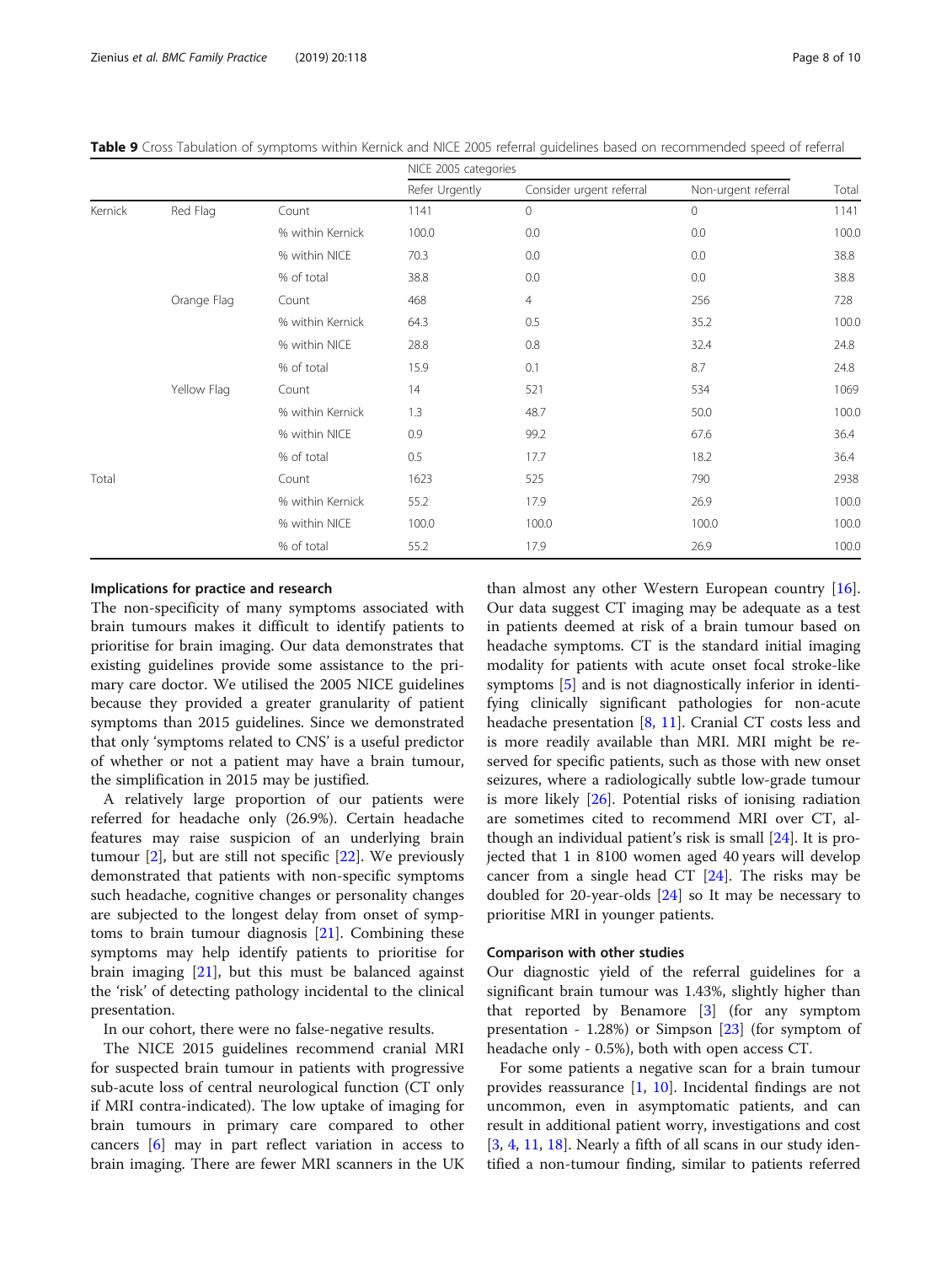<span id="page-9-0"></span>for imaging with any symptom [3, [17\]](#page-10-0) or headache only [[11\]](#page-10-0). 18.6% of our non-tumour findings likely explained the symptoms precipitating referral, although the incidence of significant cerebral atrophy may have been overstated, because we performed qualitative estimation of atrophy, which is known to have inter-rater variability [[14\]](#page-10-0). For two thirds of abnormal radiological findings, primary care doctors in our study would be confident to manage patients in primary care, reflecting other reports [3, [11\]](#page-10-0). In keeping with previous findings [3], CT for 'simple' headache ("non-urgent" category according to NICE 2005) may require further follow-up or additional investigation in 38.7% of cases where a non-tumour abnormality is found.

Primary care doctors often report difficulty interpreting neuro-radiological reports, particularly incidental abnormalities [\[25\]](#page-10-0), and find radiologists' recommendations for further treatment, referral or non-radiological investigation valuable [[9](#page-10-0)]. There is no agreed consensus among radiologists on reporting of incidental findings and/or recommending follow-ups. Primary care doctors rely on their judgement interpreting and relaying these reports to patients, which may cause anxiety for the primary care doctor and lead to additional referrals [\[13\]](#page-10-0). A recent qualitative prospective study with 20 GPs identified a need for standardised reporting of scans to improve GP's use of direct-access MRI [[25\]](#page-10-0), which may also be appropriate for CT scans.

#### Conclusions

Guidelines should provide an evidence-base to assist primary care doctors in identifying patients most at risk of having a brain tumour (i.e. diagnostic accuracy), but also the fastest route to achieve diagnosis (e.g. direct access imaging versus urgent secondary care referral). Direct access CT scanning has a low false negative rate. However, existing referral guidelines are insufficient to adequately stratify patients based on their symptoms according to the likelihood that a tumour will be identified on brain imaging. Improving guidelines to better identify patients at risk of a brain tumour should be a priority, to improve speed of diagnosis, and reduce unnecessary imaging and costs. Future guidelines may need to incorporate groups of symptoms, clinical signs and tests to improve the predictive value. In patients referred for DACT, identification of non-tumour findings may be important for patients. Earlier specialist input into interpretation of these non-tumour abnormality images may be warranted and appreciated.

#### Abbreviations

CNS: Central nervous system; CT: Computed tomography; DACT: Direct access CT; MRI: Magnetic resonance imaging; NICE: National institute of clinical excellence

#### Acknowledgements

Not applicable.

#### Authors' contributions

PB, RG, YB, WHa, WH, KZ, DS conceived and developed the methodology. Data was collected by KZ, PB, JP, IC. Data was anlaysed by KZ, PB, YB, MO, LP, WH, WHa. The analysis and paper was prepared by PB and KZ with input from all the authors. All authors read and approved the final version of the manuscript.

#### Funding

This work was supported by a grant from the Brain Tumour Charity, GN000295. The research itself was conducted independently of the Charity, who had no role in the design of the study, or in the collection, analysis or interpretation of the data. They had no role in the writing of the paper.

#### Availability of data and materials

The dataset used during this study are available from the corresponding author in reasonable request.

#### Ethics approval and consent to participate

This analysis was undertaken using routinely collected, non-consented data as part of a quality improvement project, approved by the NHS Lothian Quality Improvement Team, comparing the diagnostic pathway for patients referred with a suspected brain tumour by different referral routes. This proposal was reviewed by the South East Scotland Research Ethics service and determined not to require ethical review (ref NR/1610AB14).

#### Consent for publication

Not applicable.

#### Competing interests

The authors declare that they have no competing interests.

#### Author details

<sup>1</sup>Translational Neurosurgery, Centre for Clinical Brain Sciences, University of Edinburgh, Edinburgh, UK.<sup>2</sup>University of Edinburgh Medical School, Edinburgh, UK. <sup>3</sup>Population Health Sciences, Bristol Medical School, University of Bristol, Bristol, UK. <sup>4</sup>College of Medicine and Health, University of Exeter Exeter, UK. <sup>5</sup>Usher Institute of Population Health Sciences and Informatics University of Edinburgh, Edinburgh, UK. <sup>6</sup>Department of Neuroradiology, NHS Lothian, Western General Hospital, Edinburgh, UK. <sup>7</sup>North Berwick Group Practice, North Berwick, East Lothian, UK. <sup>8</sup> Department of Clinical Neurosciences, NHS Lothian, Western General Hospital, Edinburgh, UK.

#### Received: 28 December 2018 Accepted: 31 July 2019 Published online: 20 August 2019

#### References

- 1. Apthorp LA, Daly CA, Morrison ID, Field S. Direct access MRI for general practitioners - influence on patient management. Clin Radiol. 1998.
- 2. BASH: British Association for the Study of headache. Guidelines for all healthcare professionals in the diagnosis and management of migraine, tension-type headache, cluster headache, medication-overuse headache. 2010.
- 3. Benamore RE, Wright D, Britton I. Is primary care access to CT brain examinations effective? Clin Radiol. 2005.
- 4. Booth TC, Najim R, Petkova H. Incidental findings discovered during imaging: implications for general practice. Br J Gen Pract. 2016.
- 5. Broderick J, Connolly S, Feldmann E, Hanley D, Kase C, Krieger D, et al. Guidelines for the management of spontaneous intracerebral hemorrhage in adults: 2007 update. Guideline from the American Heart Association/ American Stroke Association stroke council, high blood pressure research council, and the quality of care and outco. Stroke. p. 2007.
- 6. England N: Diagnostic imaging dataset: annual statistical release 2015/2016. NHS England 2:2016.
- 7. England PH. Routes to diagnosis 2006-2016 year breakdown. Public Heal Engl. 2018.
- 8. Frishberg BM, Rosenberg JH, Matchar DB, McCrory DC, Pietrzak MP, Rozen TD, et al. Evidence-based guidelines in the primary care setting: neuroimaging in patients with nonacute headache. Am Acad Neurol [online]; 2000. [https://www.aafp.org/afp/2005/0315/p1219.html.](https://www.aafp.org/afp/2005/0315/p1219.html)